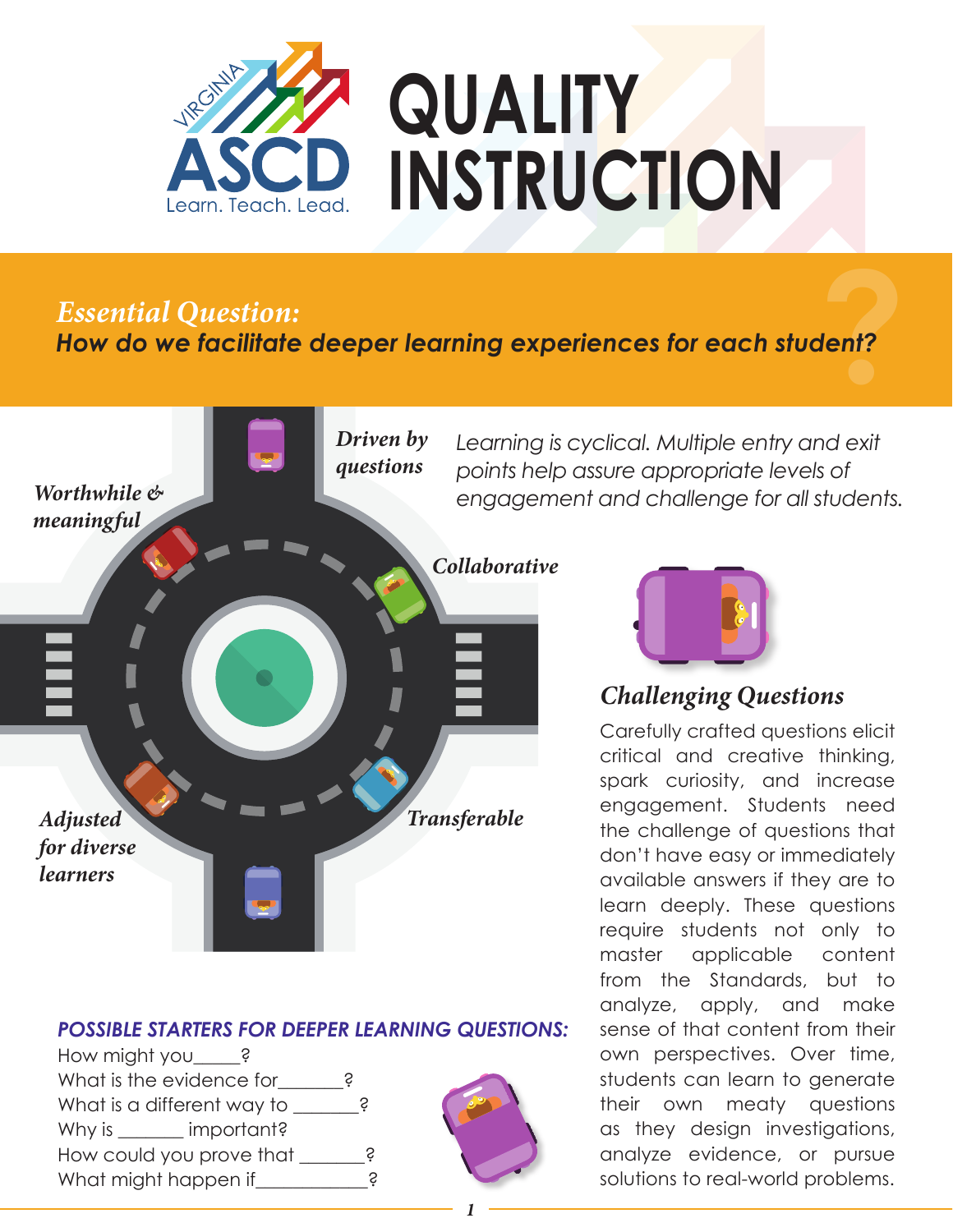### **QUESTIONS THAT DRIVE DEEPER LEARNING:**

- Don't have obvious or "googleable" answers, but require students to seek and evaluate information.
- Require students to create something- a theory, conclusion, plan, or product.
- Have multiple correct answers or methods of responding.
- Require the use of thinking skills to apply or analyze information.
- Are relevant and/or interesting to students.
- May take a few minutes, a class period, or even several weeks to answer.
- Provide a platform for teamwork and peer-to-peer feedback.
- Often lead students to more questions.

### *Help students learn to "fail forward."*

Create a classroom environment where mistakes and failed attempts are seen as checkpoints that lead to new better ideas and improved skills. Provide them with specific feedback that helps them improve their next attempt.

#### *Consider rigor.*

Find the balance between too challenging and not challenging enough, remembering that each student will have different strengths and areas for growth.

# *Worthwhile and Meaningful Learning Experiences*



Would our students volunteer to come to our classrooms? Create learning experiences that students look forward to and value.

#### *Make it student-directed.*

Ensure that students have choices and, when possible, are involved in designing their own path toward the learning goal.

#### *Reach beyond content delivery.*

Connect content to students' lives and what they already know, always remembering that this may be different for each student.

#### *Make process the centerpiece.*

Spend time helping students "learn how to learn," figuring things out just like people do in the real world.

#### *Ensure quality interactions.*

Make sure that students' ideas and opinions are acknowledged by teachers and fellow students. Teach students to respectfully question and build upon each other's ideas.

#### *Model curiosity.*

Sometimes a teacher's own attitude and enthusiasm is enough to ignite student interest. Our lessons should first be interesting to us!

#### *Establish caring relationships.*

Increasing one-on-one time with students and building caring relationships give students a sense of belonging and, in turn, help to build their capacity to engage in learning experiences.

### *Allow students to grapple with real problems and issues.*

Help students do work that contributes to their school, families, or community.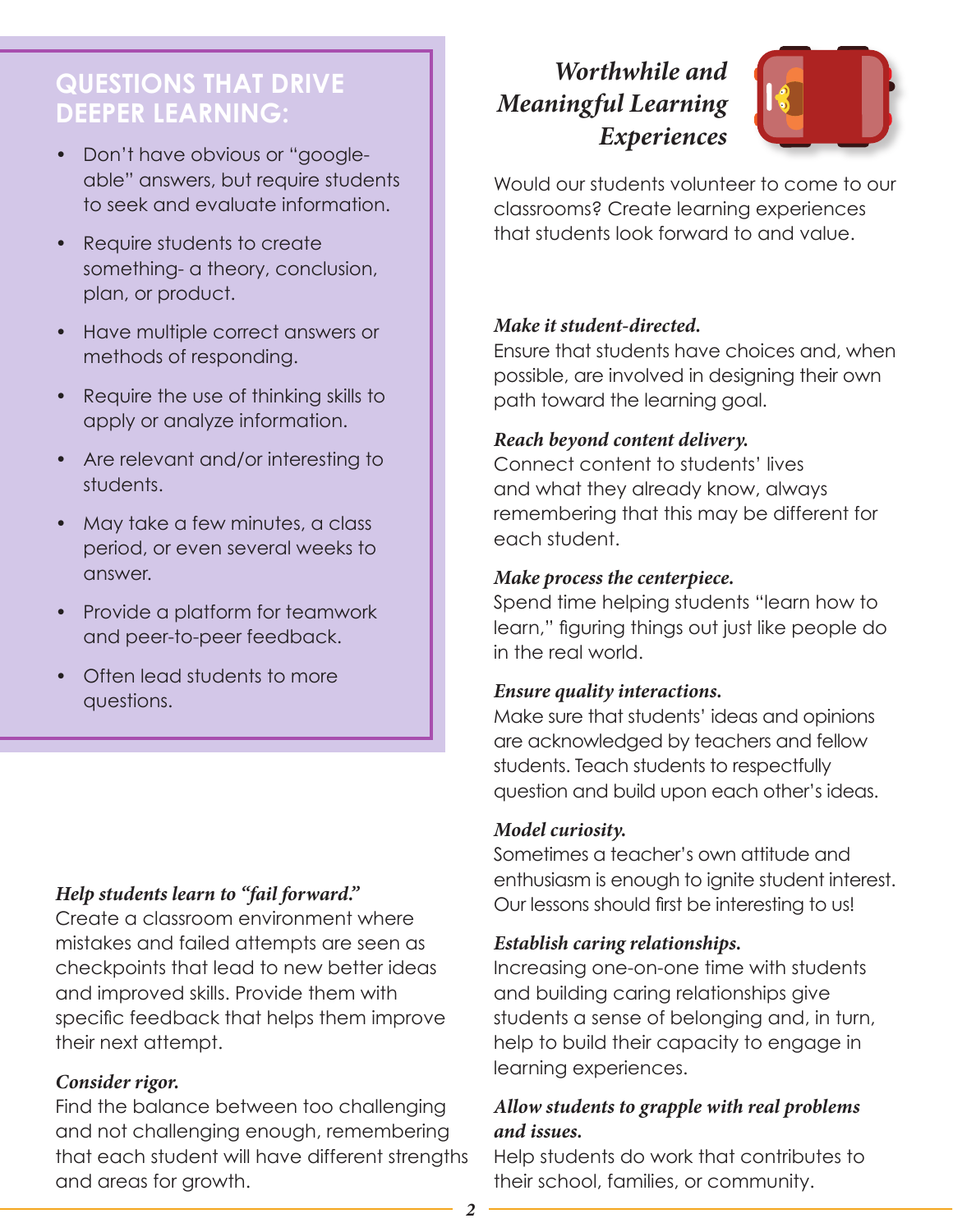

# *Adjusting for Diverse Learners*

- Never assume that students have the skills or prior knowledge needed for success. Pre-assess so that instruction and/or scaffolding can be provided where needed.
- Sometimes students have preconceptions or misconceptions that interfere with new learning. Listen and examine student work to uncover and correct these.
- Use graphic organizers, outlines, self-monitoring checklists, and other supports to help students make sense of information.
- Use protocols for routine tasks to save instructional time, help students build routines, and encourage independence.
- Model your thinking out loud and encourage students to verbalize their thinking as well.
- Create many opportunities for movement. Movement can enhance learning and help students focus.
- Ensure that students have choices.
- Provide access to learning materials at a variety of levels of difficulty.

# *Transferable*

How would we answer a student who asked, "Why do I need to know this?" In order for learning



to be meaningful, both teachers and students need to be clear on the ways it transfers to environments and situations beyond the classroom. *Try these ideas to help students see how their learning is useful:*

- Identify the skills that are required for study of the discipline and the types of thinking it demands. Model and teach these skills throughout the year. Each time students need to apply these skills, notice, name, and reinforce them.
- Always require students to extend their thinking by elaborating, explaining, and justifying.
- Help students identify how the skills they are using in class can be applied elsewhere, in other content areas, in the world of work, and in community life.
- Give students opportunities to communicate with people they admire who use these same skills in their work.



### *Collaboration*

Working with others builds communication and teamwork skills and strengthens social and emotional development. As students brainstorm, exchange, and evaluate ideas, they increase their capacity to solve challenging problems and complete difficult tasks. Teams achieve at

higher levels and retain content longer than students working individually. Collaboration also strengthens creative thinking, as students are exposed to multiple ways of looking at the same problem or question. The meaningfulness in collaboration comes largely from the peer relationships that are forged (and often tested) through teamwork. As teachers provide supports that help students work productively through confusion and conflicts, the teamwork skills so essential to success beyond school are developed.